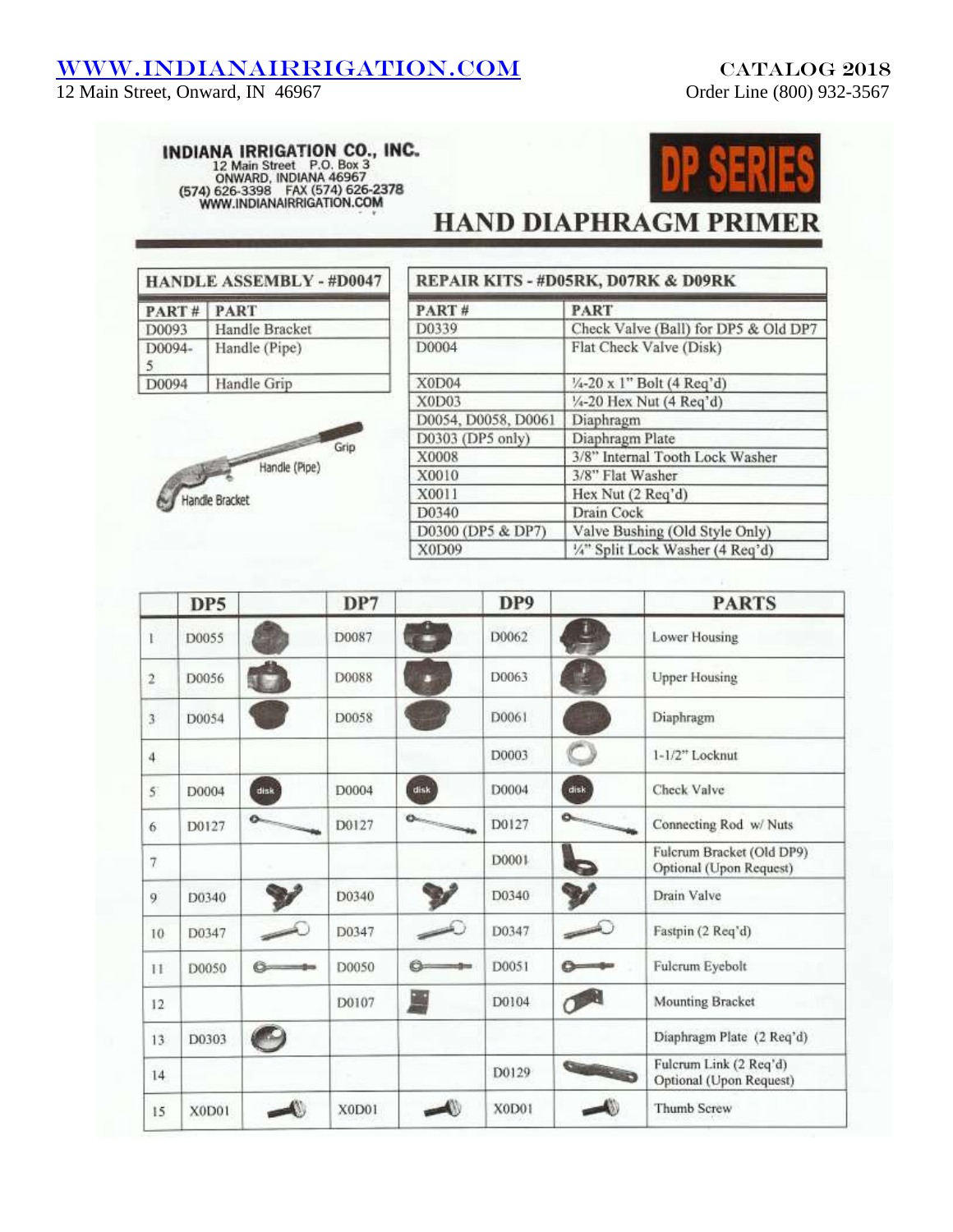#### PROTEK DIAGRAMS & PRIMER PART PRICES

PROTEK # 5



|    | PART#              | <b>DESCRIPTION</b>           | <b>PRICE</b> |
|----|--------------------|------------------------------|--------------|
|    | RPP #5 R KIT       | #5 REPAIR KIT                | \$50.10      |
|    | <b>RPP D0055</b>   | LOWER HOUSING FOR #5         | 58.01        |
| 2  | <b>RPP D0056</b>   | <b>UPPER HOUSING FOR #5</b>  | 58.01        |
| 3  | <b>RPP D0054</b>   | DIAPHRAGM #5,                | 40.91        |
| 5  | <b>RPP D0339</b>   | BALL ONLY, CHECK VALVE: 5& 7 | 6.45         |
| 6  | <b>RPP D0127-A</b> | <b>EYEBOLT ASSEMBLY</b>      | 12.88        |
| 13 | <b>RPP D0303</b>   | DIAPHRAGM PLATE #5 (2 REQ.)  | 7.96         |
| 16 | <b>RPP D0093</b>   | HANDLE BRACKET ONLY 5,7,9,   | 56.84        |
| 17 | <b>RPP D0047</b>   | HANDLE ASSEMBLY 5,7, & 9     | 59.96        |
|    |                    |                              |              |

#### PROTEK # 7

|                 | PART#              | <b>DESCRIPTION</b>            | <b>PRICE</b> |
|-----------------|--------------------|-------------------------------|--------------|
|                 | RPP #7 R KIT       | #7 PROTEK PRIMER REPAIR KIT   | \$60.52      |
| 1               | <b>RPP D0087</b>   | #7 LOWER HOUSING              | 101.50       |
| 2               | <b>RPP D0088</b>   | UPPER HOUSING FOR #7          | 101.50       |
| 3               | <b>RPP D0058</b>   | <b>DIAPHRAM FOR #7 PROTEK</b> | 50.97        |
| 4               | <b>RPP D0003</b>   | PROTEK LOCNUT #7, #9          | 13.80        |
| $5\overline{)}$ | <b>RPP D0339</b>   | BALL ONLY, CHECK VALVE: 5 & 7 | 6.45         |
| 6               | <b>RPP D0127-A</b> | <b>EYEBOLT ASSEMBLY</b>       | 12.88        |
|                 | <b>RPP D0004</b>   | CHECK VALVE, #7, #9           | 3.33         |
| 16              | <b>RPP D0093</b>   | HANDLE BRACKET ONLY 5,7,9,    | 56.84        |
| 17              | <b>RPP D0047</b>   | HANDLE ASSEMBLY FOR 5,7, &9   | 59.96        |
|                 |                    |                               |              |





PROTEK # 9

|                | PART#            | <b>DESCRIPTION</b>          | <b>PRICE</b> |
|----------------|------------------|-----------------------------|--------------|
|                | RPP#9RKIT        | #9 PROTEK PRIMER REPAIR KIT | \$79.25      |
|                | <b>RPP D0062</b> | LOWER HOUSING ONLY, #9      | 117.31       |
| 2              | <b>RPP D0063</b> | <b>UPPER HOUSING #9</b>     | 116.86       |
| 3              | <b>RPP D0061</b> | <b>DIAPHRAGM #9 PROTEK</b>  | 70.06        |
| 4              | <b>RPP D0003</b> | PROTEK LOCNUT #7, #9        | 13.80        |
| 5              | <b>RPP D0004</b> | CHECK VALVE, #7, #9         | 3.33         |
| $\overline{7}$ | <b>RPP D0001</b> | FULCRUM BRACKET #9          | 20.81        |
| 16             | <b>RPP D0093</b> | HANDLE BRACKET ONLY 5,7,9,  | 56.84        |
| 17             | <b>RPP D0047</b> | HANDLE ASSEMBLY 5,7, & 9    | 59.96        |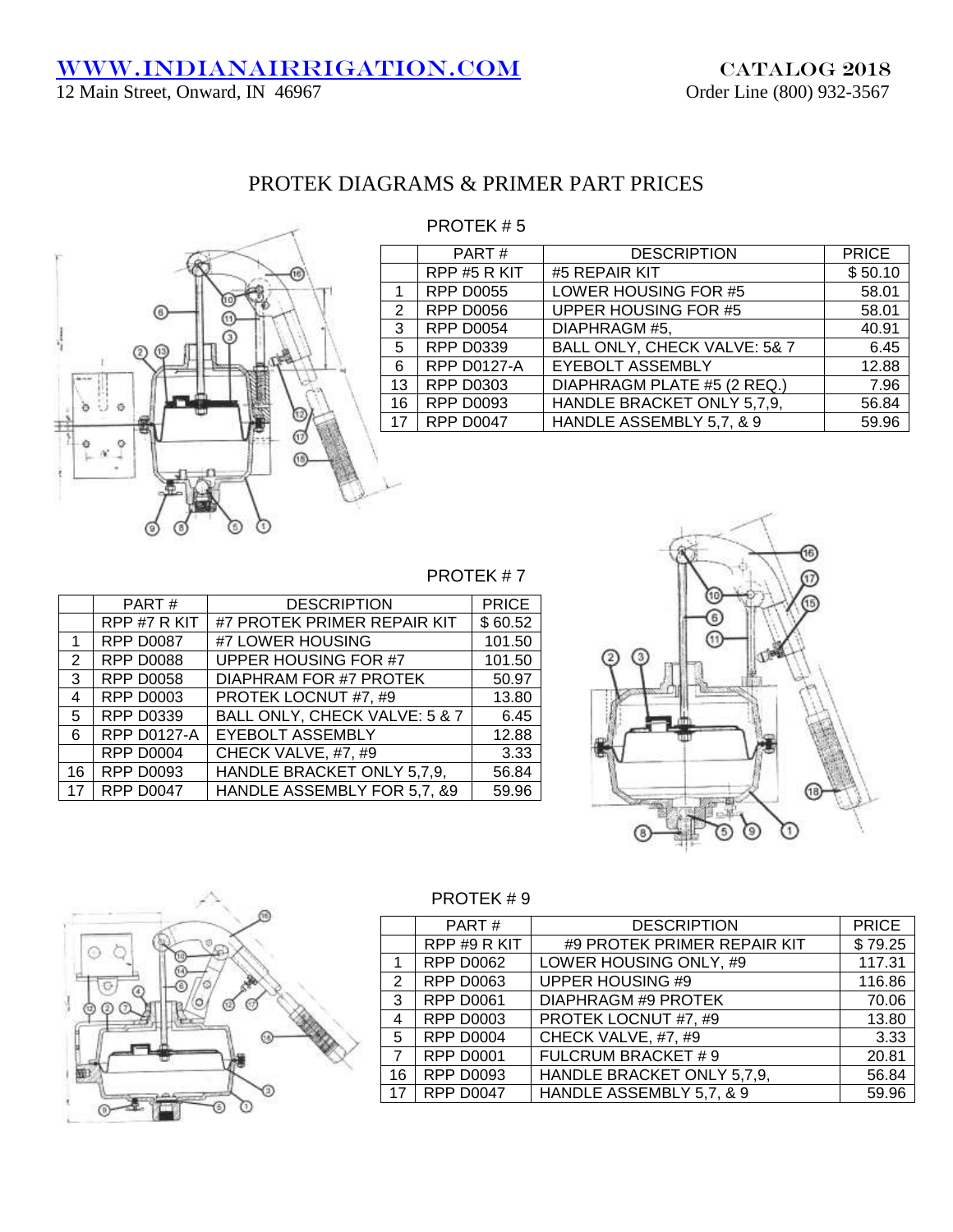## WWW.INDIANAIRRIGATION.COM CATALOG 2018

12 Main Street, Onward, IN 46967 Corder Line (800) 932-3567

| HP700 PARTS       |  |                   | <b>HP900 PARTS</b> | <b>DESCRIPTION</b>                     |
|-------------------|--|-------------------|--------------------|----------------------------------------|
| H0701<br>\$207.42 |  | H0901<br>\$251.50 |                    | Pump Body                              |
| H0902<br>\$11.39  |  | H0902<br>\$11.39  |                    | Fulcrum Pin                            |
| H0703<br>\$85.68  |  | H0903<br>\$93.62  |                    | Retainer Ring                          |
| H0704<br>\$53.25  |  | H0904<br>\$57.30  |                    | Fulcrum                                |
| H0705<br>\$57.89  |  | H0905<br>\$62.71  |                    | <b>Suction Flange</b>                  |
| H0706<br>\$61.33  |  | H0906<br>\$65.10  |                    | Discharge Flange                       |
| H0707C<br>\$62.75 |  | H0907C<br>\$67.32 |                    | Diaphragm                              |
| H0709<br>\$20.03  |  | H0709<br>\$20.03  |                    | Diaphragm Plate<br>$(2 \text{ Req'd})$ |